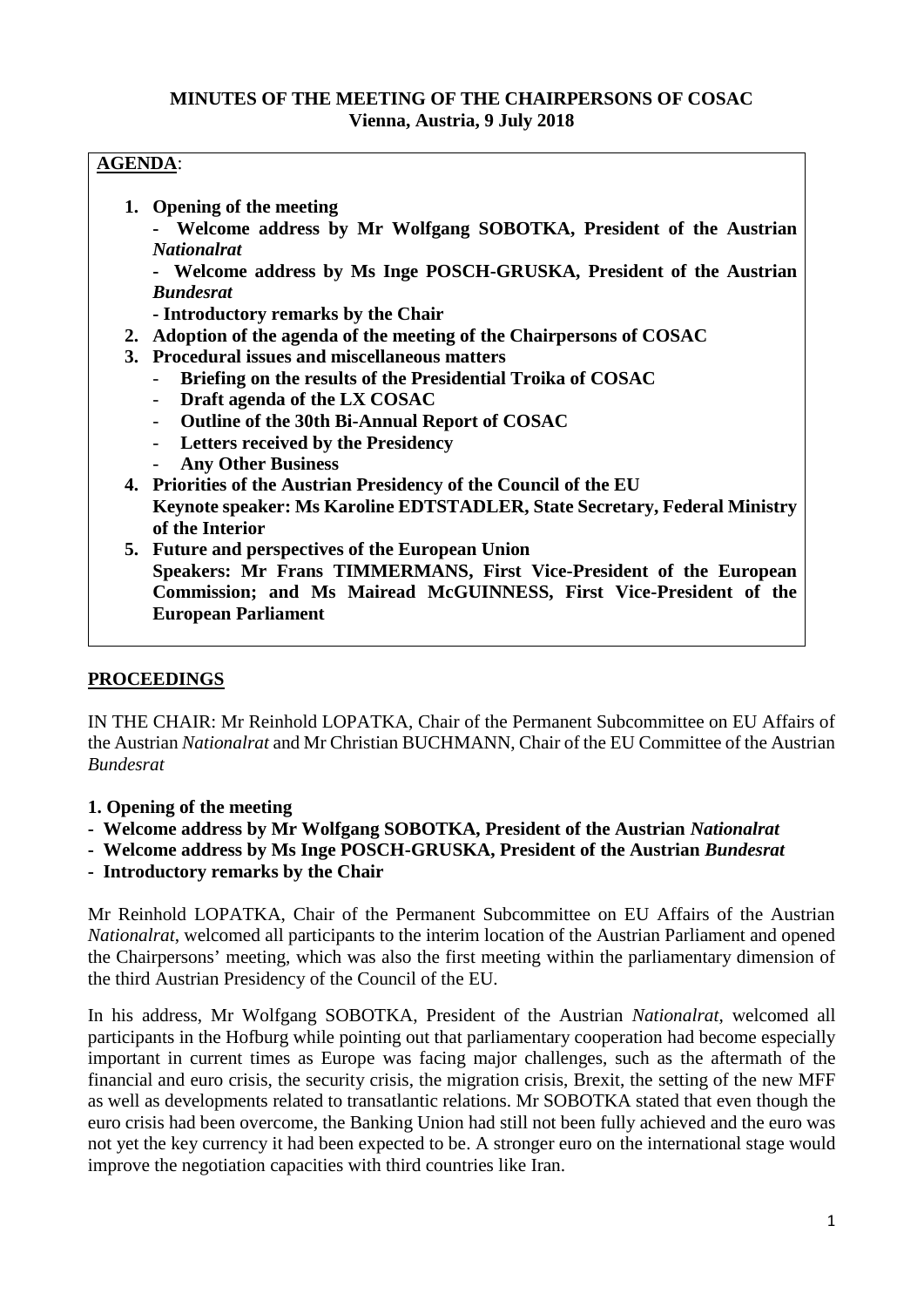The President further reminded participants that terrorist attacks such as those that had happened at the editorial offices of "Charlie Hebdo" and the kosher supermarket had taken roots in the minds of European citizens and had led to an intensification of police and intelligence work to counteract such issues, including the emergence of foreign fighters and cybercrime. Concerning the migration crisis, Mr SOBOTKA emphasised that the effects could be felt on all levels: local, national and European. He called for stronger enforcement of legal acts concerning the Schengen regime, as well as the protection of external borders and integration, adding in this context that there should be a stronger focus on returning people to their countries of origin.

Concerning Brexit, Mr SOBOTKA drew attention to the most recent events which had taken place in the United Kingdom, above all the resignation of Mr David DAVIS, Secretary of State for Exiting the European Union, noting that Austria was fully aware that the negotiations should end in October during its Presidency. He further stated that Mr Michel BARNIER had been able to bring about convergence among the 27 remaining Member States and that it was important to keep moving along the same lines with a joint position *vis-à-vis* the United Kingdom.

Mr SOBOTKA concluded his keynote speech by accentuating the particular importance of the Western Balkans to the Austrian Presidency and the necessity to give the region a European perspective, referring to Austrian scholarships and the Democracy Workshop project as examples. In the absence of the EU providing such a perspective, there was a strong possibility that the region would turn towards other countries such as Russia, Turkey and China, all of which had been offering their economic support for years.

Ms Inge POSCH-GRUSKA, President of the Austrian *Bundesrat*, underlined that the Austrian *Bundesrat*, as the Chamber representing the *Länder*, was the interface of the European Union and the Austrian citizens. Concerning the principle of subsidiarity, she noted that the European Affairs Committee of the *Bundesrat* was strongly committed to the European Affairs and exercised its right to participation, being one of the most active chambers when it came to subsidiarity checks. However, Ms POSCH-GRUSKA also declared that even if it was an important principle, it should not be abused to encourage nationalistic thinking.

She concluded her address by pointing out that citizens' confidence in the European Union had to be strengthened and citizens' involvement be placed in the foreground of the future development of the Union.

Taking the floor, Mr LOPATKA then pointed out some practical issues before welcoming the Chairs who were attending the COSAC Chairpersons' meeting for the first time, namely Mr Sergio BATELLI, Chair of the European Union Policy Committee of the Italian *Camera dei Deputati*; Mr Ettore Antonio LICHERI, Chair of the European Union Policy Committee of the Italian *Senato della Repubblica*; Ms Salima BELHAJ, Deputy Chair of the Committee on European Affairs of the Dutch *Tweede Kamer*; and Mr Arto SATONEN, Chair of the Grand Committee of the Finnish *Eduskunta*.

## **2. Adoption of the agenda for the Meeting of the Chairpersons of COSAC**

Mr LOPATKA presented the draft agenda of the COSAC Chairpersons' meeting, which was approved without amendment. Four Parliamentarians took the floor.

Ms Gabriela CREȚU, Romanian *Senat*, stated that delegates should also register their political party for the next COSAC plenary meeting.

Ms Salima BELHAJ, Dutch *Tweede Kamer*, expressed her support for the topic of transparency in the Outline of the 30th Bi-annual Report of COSAC, as well as the draft programme of the LX COSAC in November. She further stressed that after the COSAC meeting, the Dutch *Staten-Generaal*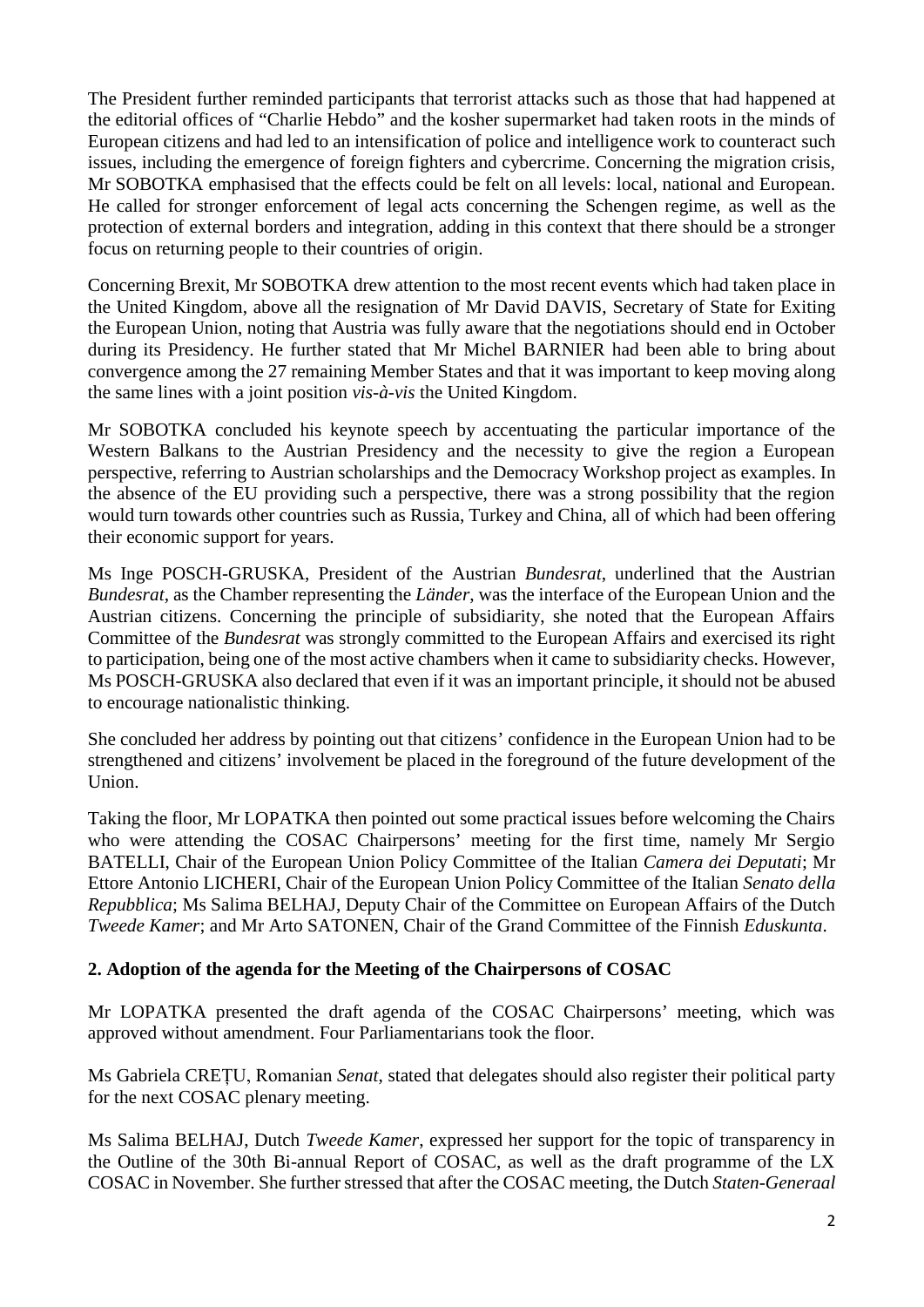together with the Danish *Folketing* were going to send a letter to President of the European Council Donald TUSK, Rotating President of the Council Sebastian KURZ, and President of the Eurogroup Mário CENTENO to give a more detailed answer on the four proposals that had been presented during the LVIII COSAC in Tallinn.

Mr Richárd HÖRCSIK, Hungarian *Országgy lés*, thanked the Austrian Presidency for supporting the Hungarian Presidency of the Visegrád Group and for the attendance of Mr SOBOTKA at the informal meeting of the speakers of Visegrád countries in June 2018.

Mr Jean BIZET, French *Sénat*, mentioned that, concerning the choice of topics in future COSAC meetings, he had sent a letter to Mr BUCHMANN regarding the role of national Parliaments in the process of negotiating and concluding trade agreements.

- **3. Procedural issues and miscellaneous matters**
- **- Briefing on the results of the Presidential Troika of COSAC**
- **- Draft agenda of the LX COSAC**
- **- Outline of the 30th Bi-annual Report of COSAC**
- **- Letters received by the Presidency**
- **- Procedural issues**

Mr LOPATKA referred to the Presidential Troika meeting that had taken place the previous evening and presented the draft agenda of the LX COSAC meeting to be held in Vienna on 18-20 November 2018, explaining that there would be four topics on the agenda: the state of play of the Austrian Presidency; a transparent European Union closer to its citizens in light of the upcoming elections to the European Parliament; climate policy and the Energy Union; and the state of play of Brexit.

The Chair mentioned some of the invited keynote speakers at the plenary session: Mr Gernot BLÜMEL, the Austrian Minister for European Affairs, Arts, Culture and Media; Mr Josef MOSER, the Austrian Minister for Constitutional Affairs, Reforms, Deregulation and Justice; Mr Maroš  $\text{SEF}$   $\text{OVI}$ , the Vice-President of the European Commission for the Energy Union; and Mr Michel BARNIER, the EU chief negotiator for Brexit.

Following the presentation of the agenda of the plenary session, Mr LOPATKA went on to outline the 30th Bi-annual Report of COSAC. The report would be divided into three chapters. The first chapter would deal with the role of national Parliaments in ensuring transparency and bringing the EU closer to its citizens by taking into account best practises of Parliaments/Chambers in their openness towards their citizens on the one hand, and by focussing on Parliaments'/Chambers' views on the work and the outcome of the Task Force on Subsidiarity, Proportionality and "Doing Less More Efficiently" on the other. Chapter two would focus on Parliaments'/Chambers' discussions on climate policy and the Energy Union as well as the 2020 climate & energy package and the way onwards. The third chapter would emphasise the state of play of Brexit and its implications for the future of the EU.

The Bi-annual Report would be based on the replies to the questionnaire, which would be sent to delegations on 27 July 2018. Replies would be expected by 18 September 2018.

As a fourth and last point, Mr LOPATKA outlined the letters received by the Presidency, reporting on the Troika's discussions held the previous day.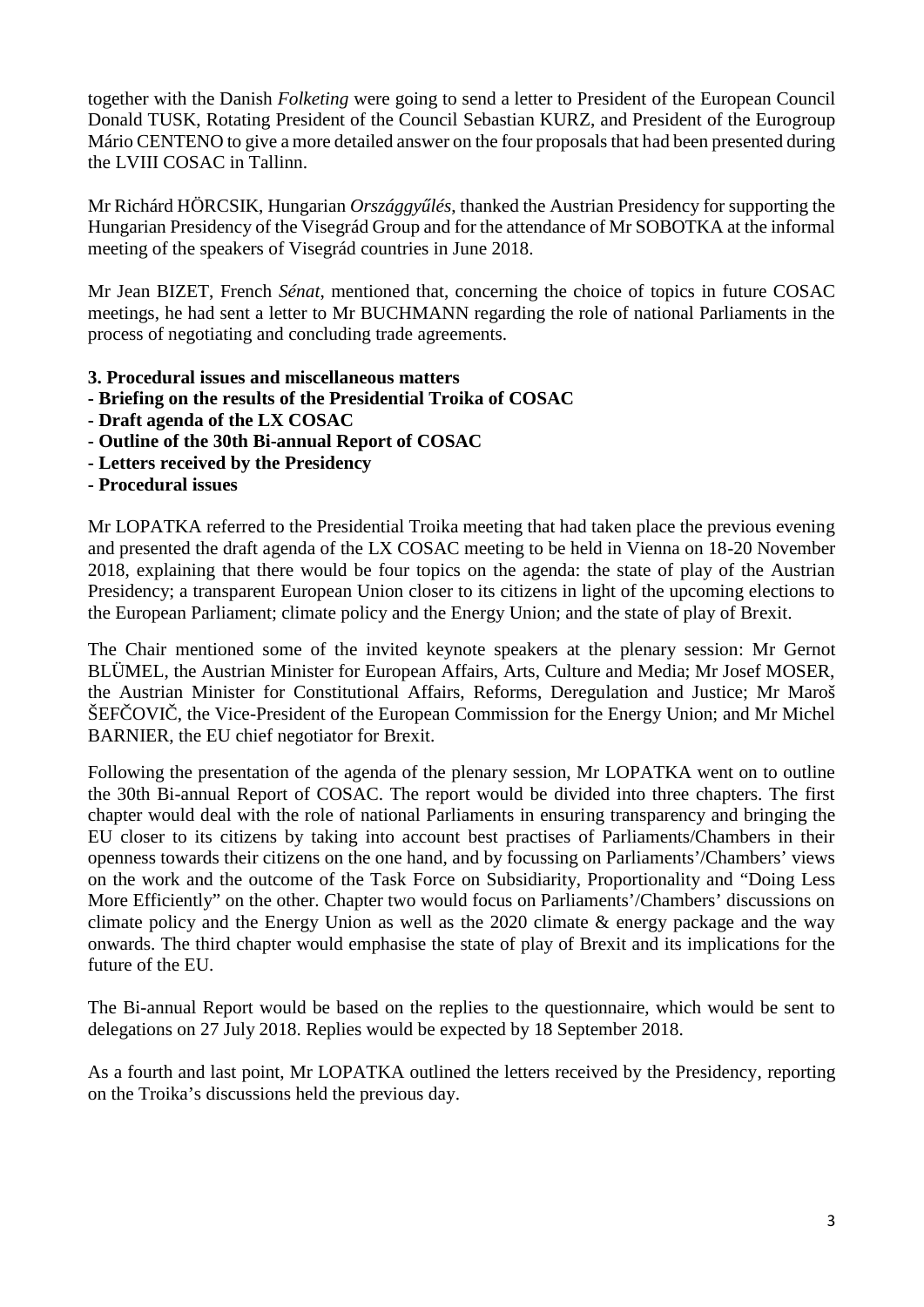### **4. Priorities of the Austrian Presidency of the Council of the European Union**

Keynote speaker: Ms Karoline EDTSTADLER, State Secretary, Federal Ministry of the Interior

Mr Christian BUCHMANN, Chair of the EU Committee of the Austrian *Bundesrat* presented the topic of the first session and gave the floor to Ms Karoline EDTSTADLER, State Secretary, Federal Ministry of the Interior. She noted that this was the third presidency of the Council for Austria; the country had held it in 1998 and 2006. Following the Lisbon treaty, the Parliamentary dimension had changed dramatically and Austria was looking forward to a deepened partnership with national Parliaments.

Ms EDTSTADLER referred to some of the challenges of our time, including intense international competition; continuing warfare and its consequences in the neighbourhood; global migration flows; climate change; and the treats of terrorism and radicalisation. All of these crises had had a negative impact on the confidence of European citizens. The main goal of the Austrian presidency would therefore be to strengthen the EU and bring it closer to the citizens, reflecting the motto chosen by the presidency: "A Europe that protects".

The State Secretary noted the importance of the upcoming elections for the European Parliament in 2019, underlining the role both national Parliaments and the European Parliament played as mouthpieces for citizens. She highlighted the need to rely on the principle of subsidiarity focussing on the big issues where joint solutions could be found, while having smaller issues dealt with at regional level. In this regard, Ms EDTSTADLER looked forward to the outcome of the Task Force on Subsidiarity, Proportionality and "Doing Less More Efficiently", and referred to the Conference on subsidiarity, to be organised by the Austrian presidency in Bregenz on 15 and 16 November 2018.

Ms EDTSTADLER briefly presented the three key priorities of the presidency: 1) security and fight against illegal migration; 2) prosperity and competitiveness through digitalisation; and 3) stability in the neighbourhood, bringing the Western Balkans and South Eastern Europe closer to the European Union.

The first priority would be the topic of a Summit in Salzburg in September 2018, which would focus on strengthening the external borders and FRONTEX as a key pre-condition for building on a common European asylum system. Concerning the second priority, Ms EDTSTADLER noted that the European Union was a leading trade power and the largest single market in the world; however, its relative share in the international trade had dwindled. The State Secretary pointed out the need to finalise the Digital Single Market, create a modern and balanced framework and safeguard fair competition rules, in order to counter that trend. On the third priority, Ms EDTSTADLER echoed Commissioner Johannes HAHN's words when he said that the Union should export stability rather than import instability. She noted that the Western Balkans had been reliable partners during the migration crisis and it was important to offer them a European perspective. Ms EDTSTADLER also welcomed the newly-found solution of the name dispute between Greece and the former Yugoslav Republic of Macedonia. In terms of geography and security, the Western Balkans were part of Europe, but full-fledged accession to the Union could only be possible after they had satisfied all the necessary requirements. Nevertheless, Western Balkans membership of the European Union would bring greater unity on the continent.

Ms EDTSTADLER mentioned two of the big challenges faced by the Austrian presidency: the negotiations on the future Multiannual Financial Framework (MFF) and Brexit. On the MFF she noted that the negotiations had just started and the main goal was to achieve greater efficiency and meet the current challenges. With regard to Brexit, the main goal was to finalise the agreement in a timely and orderly fashion.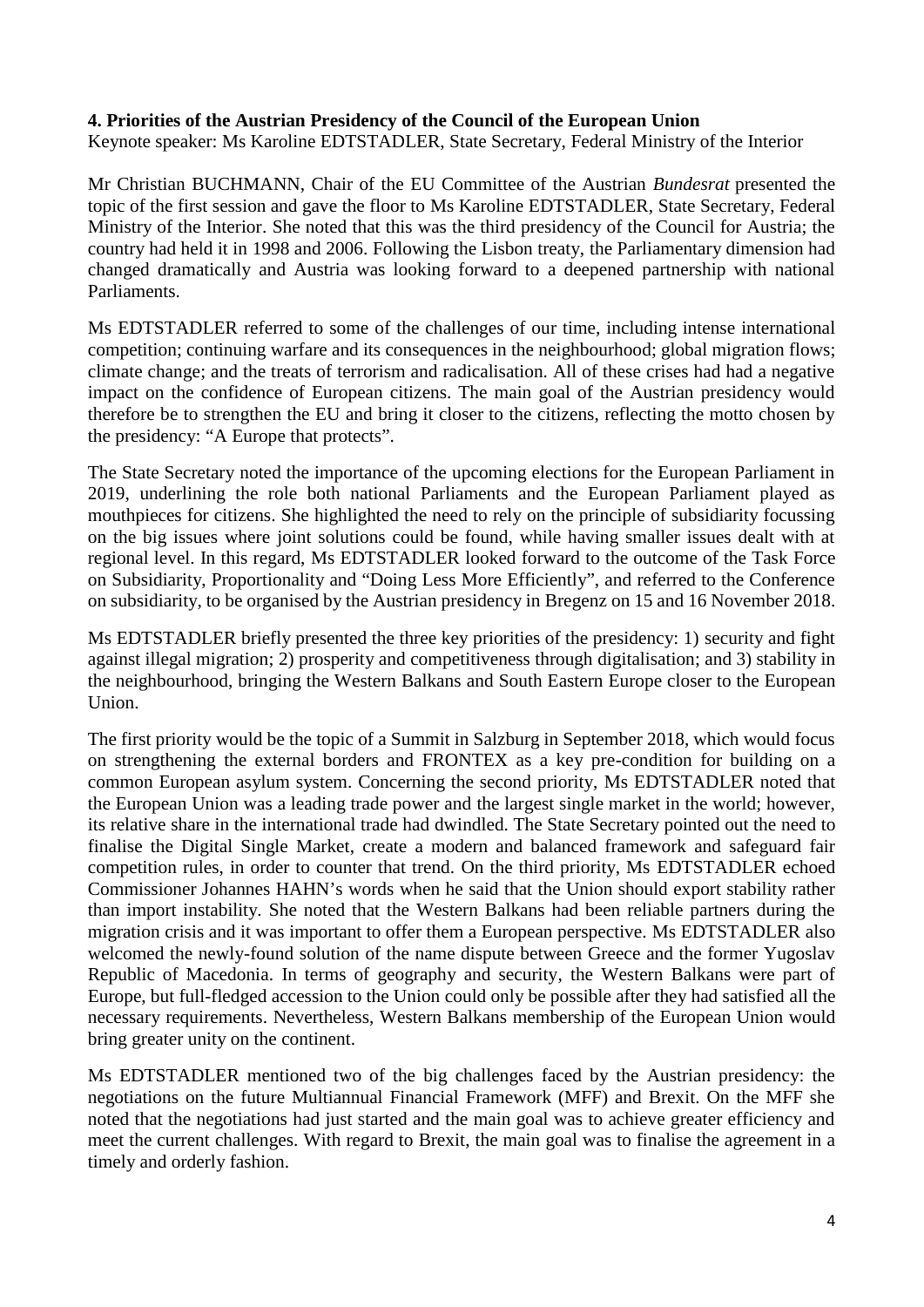The State Secretary concluded her speech by emphasising the strengthened cooperation with national Parliaments as well as the important conferences that would take place during the parliamentary dimension. She also noted how close cooperation lead to important contributions and this was particularly important in view of the European elections to be held in 2019.

In the debate which followed, 20 speakers took the floor. There was a general support for the priorities of the Austrian Presidency of the EU Council.

One of the most debated priority was security and the fight against illegal immigration. Mr Jean BIZET, French *Sénat*, Mr Václav HAMPL, Czech *Poslanecká sn movna*, and Mr Jaak MADISON, Estonian *Riigikogu*, called for the strengthening of the European Border and Coast Guard Agency FRONTEX and for further progress in the reform of the Common European Asylum. Mr Richárd HÖRCSIK, Hungarian *Országgy lés*, welcomed the European Council conclusions on migration, which represented a paradigm shift from mandatory migrant relocation and resettlement schemes to an effective control of EU external borders. He also called for the restoration of the Schengen area by suppressing the internal temporary border controls within it. Mr Jarosław OBREMSKI, Polish *Senat,* concurred with this vision. On the other hand, Ms Margarida MARQUES, Portuguese *Assembleia da República*, Mr Joris BACKER, Dutch Eerste *Kamer der Staten-Generaal*, Mr Sergio BATTELLI, Italian *Camera dei Deputati*, Mr Glenn BEDINGFIELD, Maltese *Kamra Tad-Deputati*, and Ms Soraya RODRÍGUEZ, Spanish *Cortes Generales*, called for solidarity and a European collective response to the migration crisis, in accordance with international law and without "dehumanising" the migrant question. Mr Marc ANGEL, Luxembourgish *Chambre des députés*, pleaded for the reform of the Dublin regulation and for further burden sharing among EU Member States. Lord WHITTY, UK *House of Lords*, suggested to combine both visions: strengthening the EU external borders while keeping the defence of liberal values and human rights. Ms Mairead McGUINNESS, European Parliament, concurred with this view while stressing the need for finding the right balance between the strengthening of the EU's external borders and the respect for international law obligations and for fair common rules relating to the return of migrants staying irregularly.

The stability in the neighbourhood in view of bringing South-Eastern Europe closer or the EU was another highly debated priority. Most Members agreed that the stability of the Western Balkans was essential for the stability of the European Union, while Mr BIZET asked for further progress addressing the specific challenges the Western Balkans faced, in particular the need for fundamental reforms and good neighbourly relations. Other Members, such as Mr OBREMSKI and Mr HÖRCSIK, focused on opening EU's door to further accessions as soon as possible.

Mr OBREMSKI called for a speedy accession to the EU of Serbia, Montenegro and Albania. Mr Gunther KRICHBAUM, German *Bundestag,* emphasised the importance of keeping Bosnia and Herzegovina on the EU's agenda. Mr HAMPL underlined the interconnection of security and stability between the EU and the Western Balkan region. Ms Ivelina VASSILEVA, Bulgarian *Narodno sabranie,* supported the Austrian Presidency priority concerning the Western Balkans as a guarantee for peace and stability in the region and on the European continent.

Mr Adrijan VUKSANOVIC, Montenegrin *Skupština*, and Ms Elvira KOVACS, Serbian *Norodna Skupština*, praised the efforts made by both the precedent Bulgarian Presidency as well as the current Austrian Presidency to offer a European perspective to the Western Balkans.

Members expressed general support on the priority relating to securing prosperity and competitiveness through digitalisation.

Mr OBREMSKI supported the EU's ongoing work concerning the digital economy. Mr BIZET saluted the efforts done in the area in view of enshrining it in the EU's industrial strategy and competition policy.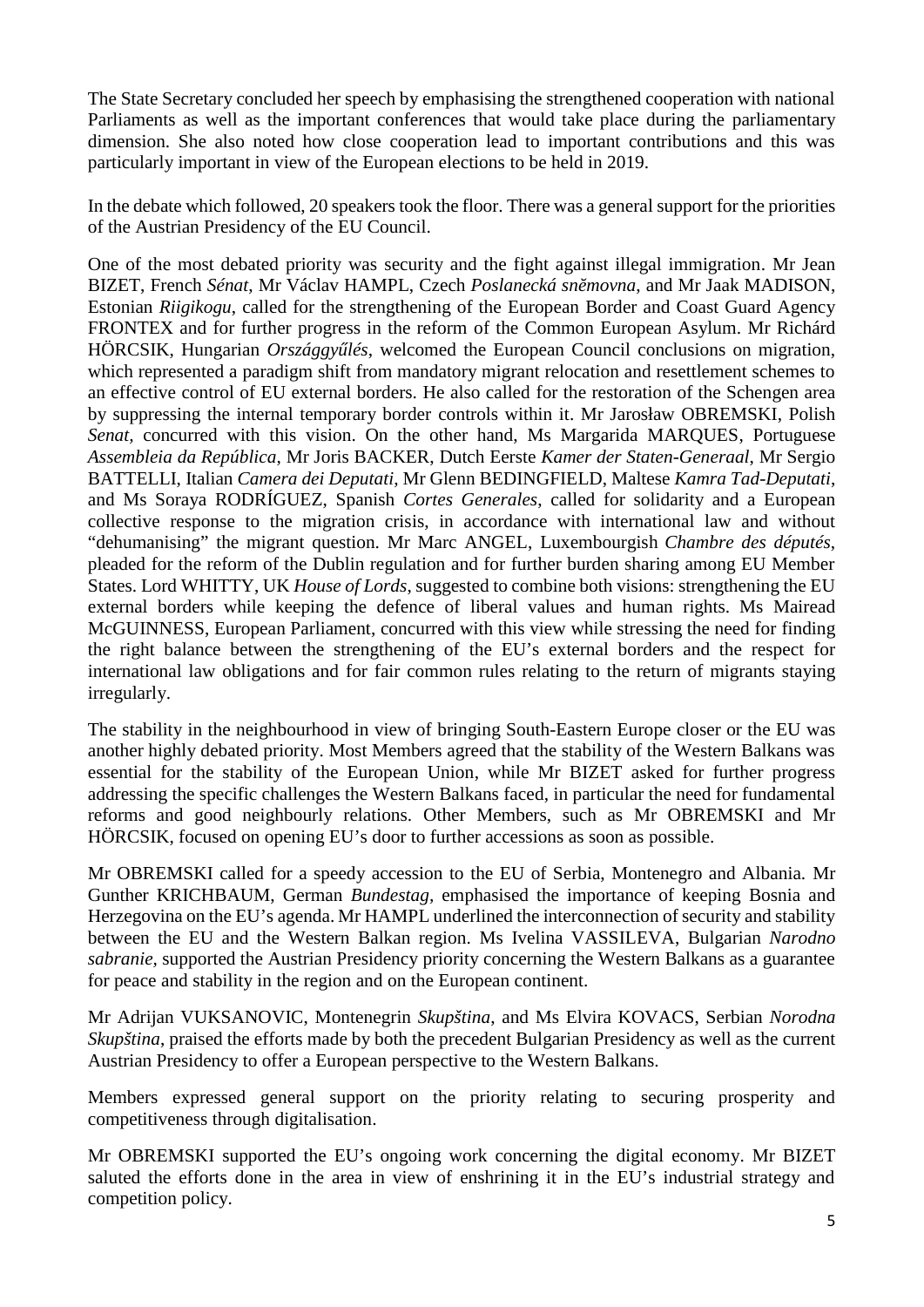Another two issues that were discussed within this session were Brexit and the negotiations on the MFF after 2020.

On Brexit, the debate was influenced by the recent news coming from the UK government, whereby a Brexit Chequers meeting of the UK government had called for a softer Brexit approach.

Mr Terry LEYDEN, Irish *Houses of the Oireachtas*, expressed his concerns concerning the Brexit process, in particular on the possibility of a hard border between Northern Ireland and the Republic of Ireland and on the impact to the EU's future and of Ireland in particular. Ms McGUINNESS, Mr BIZET and Mr HAMPL expressed similar concerns. Mr HÖRCSIK was of the view that Brexit, together with the migration crisis, was a test case for the EU's unity. Lord WHITTY hoped that the UK government would be clear in the Brexit negotiations and that the EU would be flexible.

With regard to the MFF after 2020, Mr BIZET proposed to maintain the current funding level of the CAP and cohesion policy. Ms Gabriela CREȚU, Romanian *Senat*, asked about the possibilities of having an agreement on the MFF during the Austrian Presidency, as Romania would have, for the first time, the Presidency of the Council of the EU afterwards, and needed to be prepared in that area.

Ms EDTSTADLER was grateful for the open discussions held during the session and asked for the support of Parliamentarians to ensure the success of the Austrian Presidency.

The State Secretary emphasised the importance of restoring the Schengen area by ensuring that an effective EU external border management was in place. She also pleaded for fundamental reforms of the Dublin regulation, as shown by the refugee crisis of 2015 and its consequences. She was of the view that security and migration were connected issues and hence there was a need to have a resilient system to tackle migration crisis. She supported EU's accession to the European Convention of Human Rights.

On Brexit, she noted that time was running out and underlined the importance of a fair withdrawal agreement in order to keep UK as a partner in the future UK-EU relationship.

On the MFF, the State Secretary noted that negotiations had just started and that two of the most important criteria were the European added value of an EU programme or policy and the expected efficiency gains.

The State Secretary concluded by stating that the Austrian Presidency would focus on building bridges between east and west, north and south, and would act as an honest broker seeking solutions.

## **5. Future and perspectives of the European Union**

Keynote speakers: Mr Frans TIMMERMANS, First Vice-President of the European Commission, Ms. Mairead McGUINNESS, First Vice-President of the European Parliament

Mr Frans TIMMERMANS, First Vice-President of the European Commission, started his address by highlighting that the core of the problem being faced was that the promise of convergence inherent to any social contract, be it in a member state or at the European level, had been strongly undermined by the series of crises the EU and its Member States had been facing for the last 15 years. The migration crisis, for example, underlined the lack of convergence between Member States and the lack of trust between them. He explained that the way forward depended on the quality of future proposals, the audacity of national leaders to advocate European solutions, in cases where national ones were no longer sufficient, and the working methodology adopted.

Mr TIMMERMANS informed parliamentarians that on 10 July 2018, the Task Force on Subsidiarity, Proportionality and "Doing Less More Efficiently" would present its recommendations on a new way of working to the President of the European Commission, Mr Jean-Claude JUNCKER. Mr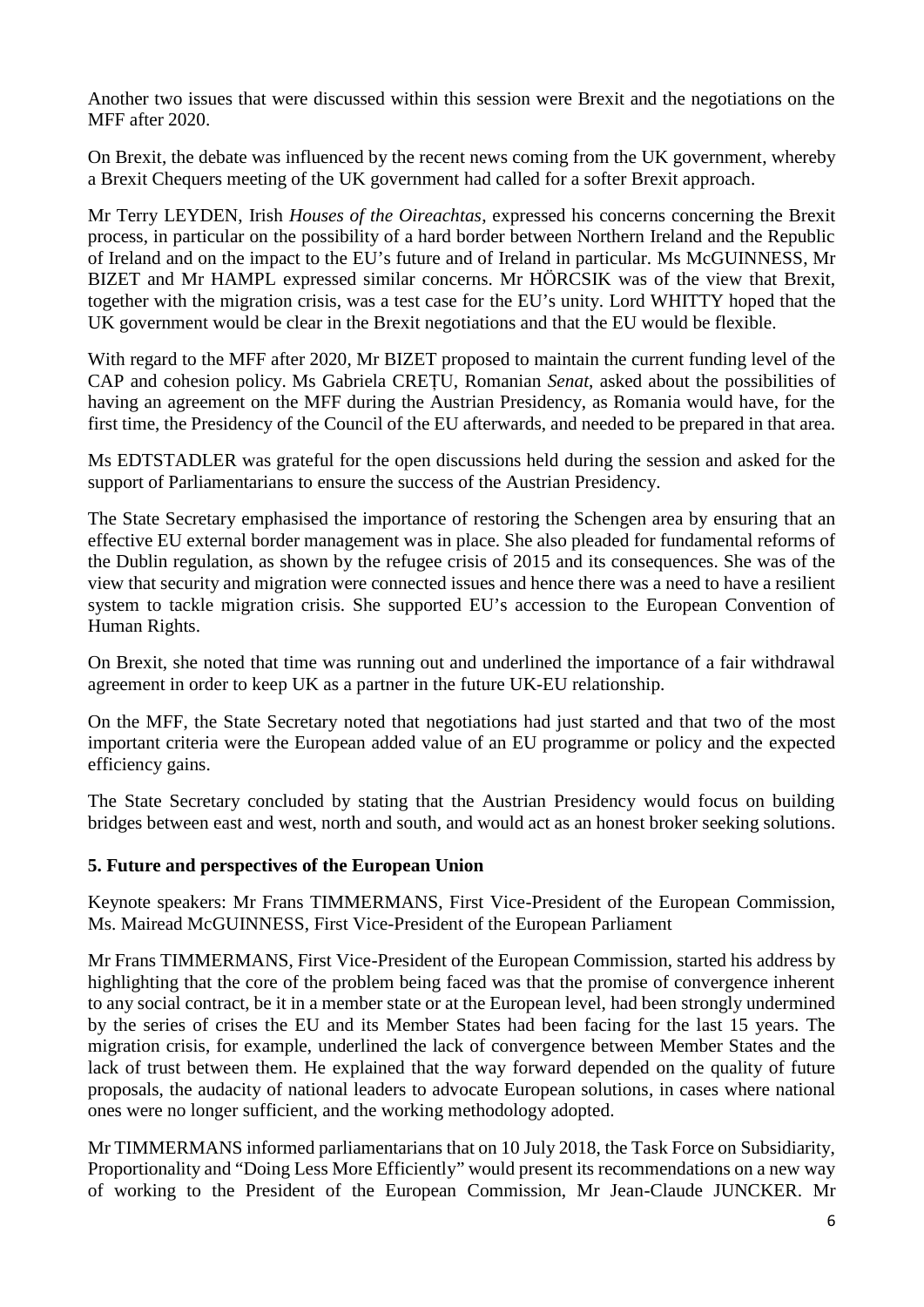TIMMERMANS thanked Mr LOPATKA for being an integral and important part of the Task Force. Without getting into details, Vice-President TIMMERMANS outlined some of the concrete solutions offered in the report, namely an improvement in drafting new legislation, a more effective implementation of the existing legislation, and engagement with national Parliaments, regional Parliaments and local authorities.

In addition, Mr TIMMERMANS referred to some of the challenges Europe was facing, such as globalisation; a U.S. President who wanted a divided Europe; and growing threats from China and Russia.

The Vice-President also argued that the answer to the changes brought by the fourth industrial revolution was a collective Europe that concentrated on positive and concrete results.

In conclusion, Mr TIMMERMANS stressed the quality of what was being delivered could not be guaranteed without the full participation of national Parliaments, something that went well beyond the control of subsidiarity and proportionality. He advocated a change of attitude both in Brussels and in Member States if EU citizens were to become really involved again. The way forward was to engage collectively and take shared ownership of the European agenda. The Vice-President also expressed his hope that the Task Force report would be discussed in future reunions, that it would enable a dialogue with the European Parliament on its results, and that it would increase the legitimacy at citizens' level.

Ms Mairead McGUINNESS, First Vice-President of the European Parliament, started by stressing that elected representatives are judged by the way they deal with challenges and not by the idea that they can prevent them from happening nor by the illusion that they can absolutely insulate the citizens from the fact that the world is a harsh place, in which the European Union represented a safe haven. She continued by quoting a recent Eurobarometer research showing that two thirds of the European citizens felt more positively about the Union now than in the '90s. Ms McGUINNESS argued that Brexit, one of the biggest challenges the EU was currently facing, was probably the reason why citizens and politicians alike were receiving more information about the benefits of the Single Market and the Custom Union.

Ms McGUINNESS stressed her serious commitment to a dialogue with national Parliaments, both personally and on behalf of the European Parliament, whose members had the same job, all of them having been directly elected by and representing the same citizens. She noted how the time for political reflection was almost over and politicians should think not only about addressing the challenges but also about coming up with a plan. In this regard, Ms McGUINNESS found the meetings organised under the Presidency very useful as their agendas did not depend on the breaking news at the moment but allowed for a more in-depth discussion.

The Vice-President expressed her belief that the European Parliament would work on the conclusions of the Task Force. She supported an increased involvement of the national Parliaments in the legislation process but she also noted that it was impossible for one person to be aware of every policy as there were constant changes in every area. Furthermore, she underlined the necessity to better engage with national Parliaments at the start of as well as and during the process of drafting legislation, and not merely during the implementation phase. In order to improve the dialogue and cooperation, Ms McGUINNESS suggested using existing structures, such as common political groups, in a more effective way.

Ms McGUINNESS welcomed the symbolic visit of the Federal Chancellor, Mr. Sebastian KURZ, to Ireland, and highlighted the need to find a road to compromise in the Brexit negotiations, so as to minimise the damage for the European Union and the United Kingdom.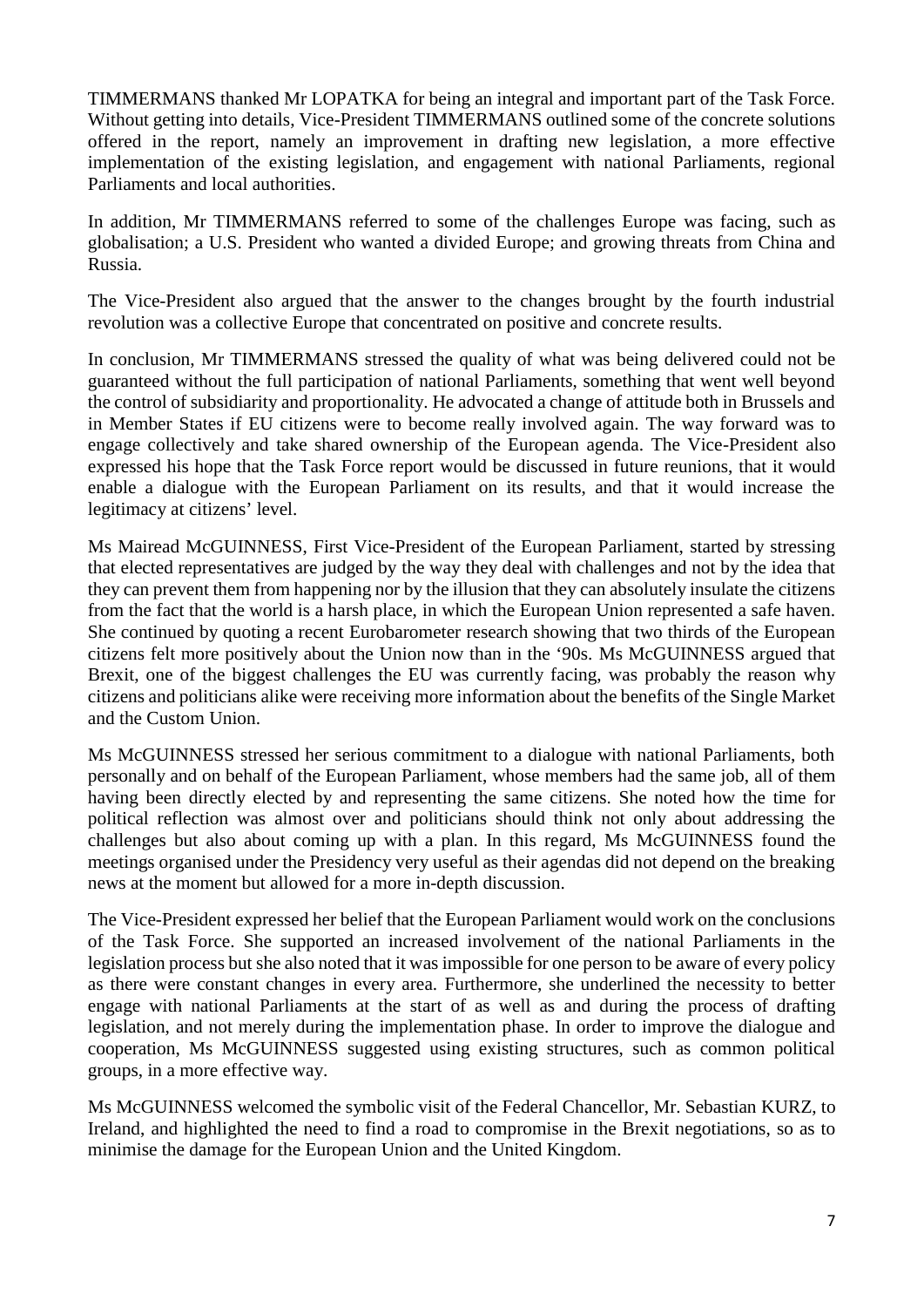In conclusion, Ms McGUINNESS expressed her hope that, even if national interests usually dominated the European elections, there would be an opportunity to speak about the bigger, global issues that are European challenges, and the duty of the European Union, as a strong global partner, to continue to show leadership.

Mr LOPATKA then opened the debate, during which 21 speakers took the floor. Topics like security, migration, Brexit, MFF or economic policies featured recurrently, together with notions like fundamental rights, subsidiarity and the role of national Parliaments.

Most of the Members pleaded for a stronger Europe, restored on a solid and predictable basis, as stressed by Mr Jean BIZET, French *Sénat*, with statesmen who were able to take proper actions, a wish expressed by Mr Gunther KRICHBAUM, German *Bundestag*, and where Member States were able to offer common answers to the challenges that they faced, as suggested by both Ms Ivelina VASSILEVA, Bulgarian *Narodno sobranie*, and Ms Salima BELHAJ, Dutch *Tweede Kamer*.

With regard to security, defence and foreign policy as part of a stronger Europe, Mr Arto SATONEN, Finnish *Eduskunta*, was of the opinion that the European Union should be a safer place, with suitable defence capacities. His words were echoed by Mr BIZET's request for a resilient European defence policy, and in the statement made by Ms Gabriela CREȚU, Romanian *Senat*, asking for consistent European policies in the fields of defence and foreign affairs. Moreover, Ms Margarida MARQUES, Portuguese *Assembleia da República*, pointed out that defence should be a priority and reflected as such in the next MFF, while Mr Václav HAMPL, Czech *Senát*, stressed the need to increase the European influence on the international scene, both diplomatically and militarily, and to make better use of the existing capacities.

The issue of migration served as a bridge between the external and internal actions that the European Union was expected to take in order to enhance the safety of its citizens. Mr Ettore Antonio LICHERI, Italian *Senato della Repubblica*, said that resolving the migration crisis was one of the main priorities and asked for a correct follow-up of the last European Council's conclusions. In addition, Mr Bojan KEKEC, Slovenian *Državni svet*, and Ms Izabela KLOC, Polish *Sejm*, raised concerns about the protection of the EU's external borders and asked for concrete actions in those areas. Mr Richárd HÖRCSIK, Hungarian *Országgy lés*, highlighted the need of stopping the migratory flows and stressed that the future of the European Union required a solution to that problem, too. His proposals were relayed by Ms Maria TRIANTAFYLLOU, Greek *Vouli ton Ellinon*, who stressed that, in order to stop migratory flows, the European Union needed to take actions and put an end to any current wars.

As migration, security and stabilization of the European neighbourhood go hand in hand, some Members expressed their support for the enlargement policy. Ms TRIANTAFYLLOU, for instance, said that the European Union must continue with its enlargement, with Mr Michael VON TETZSCHNER, Norwegian *Stortinget*, supporting this idea, even though Norway was not a candidate country. As a Member hailing from a candidate country, Ms Marija CATOVIC, Montenegrin *Skupština*, seized the occasion and pleaded for her country's European Union membership, arguing that Montenegro could contribute to European safety and stability. Ms Elvira KOVACS, Serbian *Norodna Skupština*, similarly stressed the importance of enlargement towards the Western Balkans, provided that the European Union stayed strong and stable, especially after Brexit, and that the countries from the Western Balkans were ready to join when they were asked to.

Brexit and its latest developments were mirrored in the debate, not only in the context of the enlargement policy, but also as an issue of relevance in and of itself. Mr KRICHBAUM, on one hand, wished to know the European Commission's position on the matter and underlined the indivisibility of the four fundamental European freedoms. Mr HÖRCSIK stressed the need for the 27 Member States to stay united and Mr VON TETZSCHNER mentioned that Norway was also following the negotiations with great interest, both when it came to the actual withdrawal as well as to the future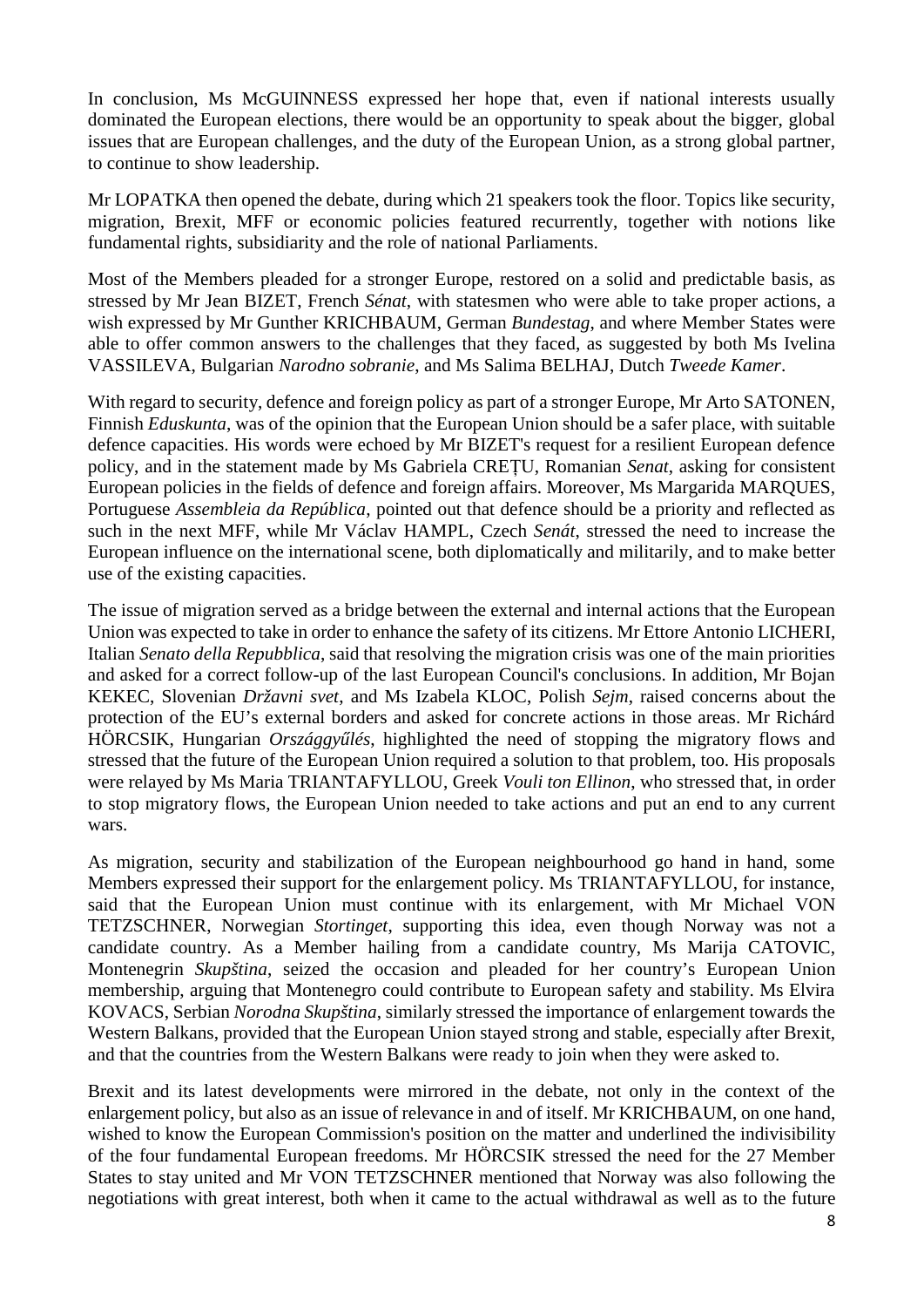relations between the European Union and the United Kingdom. On the other hand, Mr Terry LEYDEN, Irish *Houses of the Oireachtas*, voiced concerns about the negotiation process, noting that an extension of the withdrawal period was necessary in order to make sure an agreement was reached. Mr LEYDEN proposed, in addition, the creation of an economic zone between Ireland and the United Kingdom, with the European Union's support.

Brexit-related economic concerns were raised when discussing proposals for the next MFF. In this respect, Mr BIZET stressed that both the cohesion policy and the common agriculture policy should remain ambitious and efficient, while Mr HÖRCSIK asked that their budgets be not reduced, especially for those Member States who made significant progress during the last years. Mr KEKEC echoed similar sentiments when highlighting the success of the cohesion policy over the last years, while Ms TRIANTAFYLLOU clearly identified the cohesion policy as the key to the regions' security. In addition, Ms KLOC and Ms CREȚU both stated that the preservation of the cohesion policy should be a top priority, with Ms KLOC going even further and, expressing her concern with regard to the budgetary cuts, especially in the agriculture field, and pointing out the need to complete the process of convergence under the next MFF.

The next MFF was not approached only from the perspectives of the cohesion and common agriculture policies: Mr LICHERI, for example, pleaded for a future MFF that allowed tackling poverty and encouraged research and investment programmes. Ms CATOVIC explained that the next MFF should also take into account future enlargements, while Ms MARQUES highlighted that ongoing debates should first clarify what the challenges were and then how to finance them. Ms MARQUES also identified convergence as a problem that still needed to be solved and continued her intervention by drawing attention to the way the Economic and Monetary Union was to be completed. Finally, Ms MARQUES underlined the need to reduce the differences between the Members States from the Eurozone and the rest.

Commercial policy and new developing markets were also tackled during the debate. Mr SATONEN pleaded for a strong European commercial policy, for a good understanding of the gains that the digital market could deliver and for suitable answers to climate change. Similarly, Mr BIZET stressed that, since the European Union had not come up with proper solutions against unemployment, the way forward was a strong commercial policy, a digital single market and an energy union, while also focussing on research and sustained reindustrialisation, with full support from the European competition policy. Mr KEKEC shared similar views, calling for investments in industry and new technologies. Mr VON TETZSCHNER stated that Norway's participation in the Single Market was vital and that the future of the European Union was also important for his country.

The future of the European Union was also pictured in terms of respect for human rights. Mr Michael O'FLAHERTY, Director of the European Union Agency for Fundamental Rights, expressed the wish to consolidate the link between the national Parliaments and his Agency and to give a new impetus to mutual visits. In addition, Mr O'FLAHERTY suggested that the Charter of Fundamental Rights, the studies carried out by his Agency or its database be more frequently used by national Parliaments.

As to involvement in the policymaking process, many speakers highlighted the positive contribution that national Parliaments could offer when dealing with challenges that the European Union was facing. Mr LICHERI said national Parliaments' involvement in the future of the European Union was indispensable, and in this respect Mr BIZET suggested that the role of the national Parliaments be strengthened, especially in those fields where European action did not bring much added value. Mr Rainer ROBRA, German *Bundesrat*, went even further, explaining how COSAC could play a greater role in this regard, especially through the principles of subsidiarity and proportionality in times when Brexit, the migration crisis or the commercial policy with the United States of America were raising many concerns. In this respect, the Task Force on Subsidiarity, Proportionality and "Doing Less More Efficiently" was referred to by a number of speakers, including Mr ROBRA and Ms VASSILEVA,